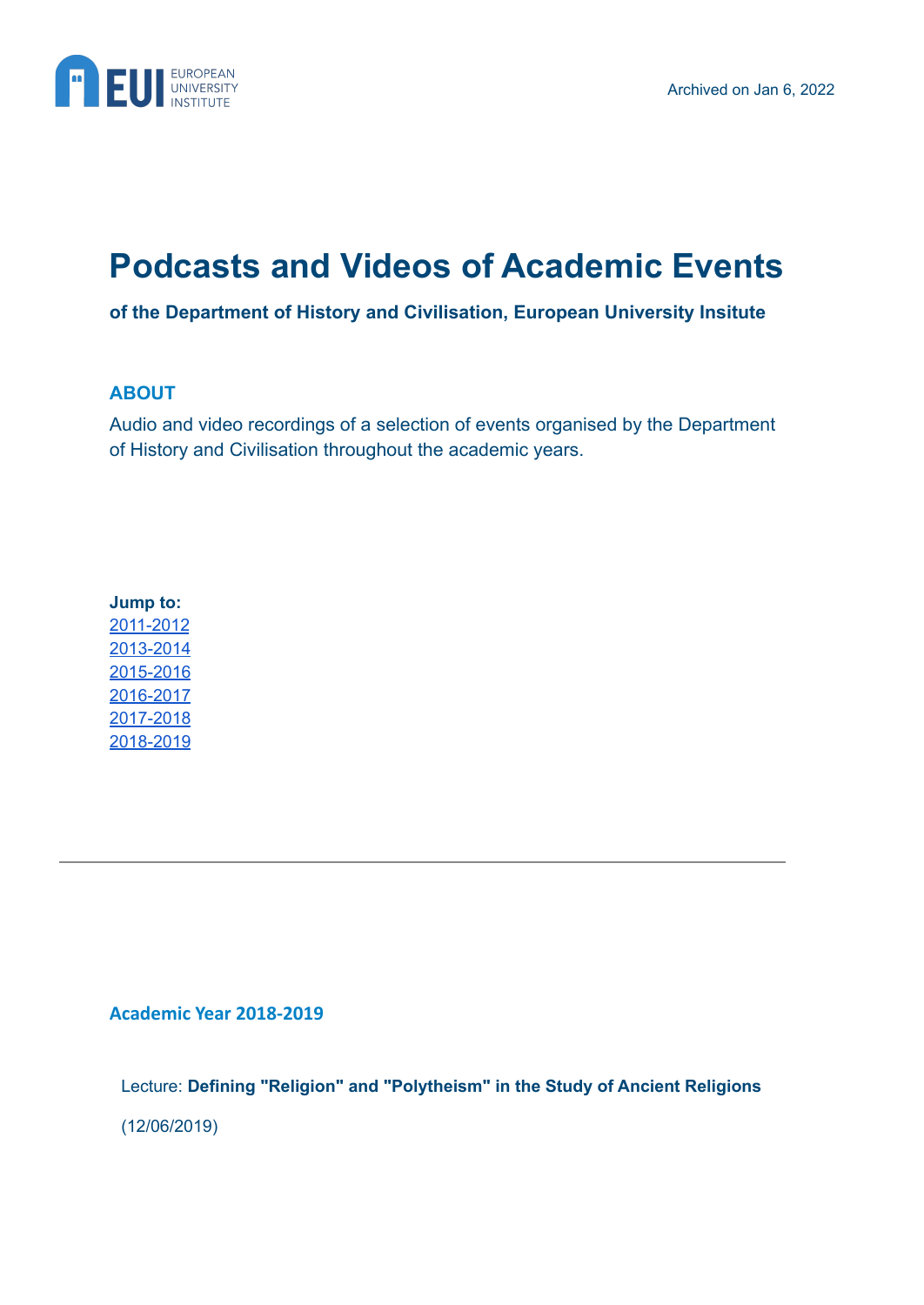

Lecture: **Rumour and Manliness between Mughal India and Habsburg Hiberia** (29/05/2019)

● **Jorge Flores** (EUI) (audio, 51' 40")

Lecture: **Dialogues and Silences in Oral and Visual Stories** (21/02/2019)

● **Luisa Passerini** (Professor Emerita, EUI) (audio, 1h 33' 18")

Lecture: **Non-Alignment as an Alternative Vision to the Superpower Cold War** (20/02/2019)

● **Lorenz Luthi** (McGill University) (audio, 57' 07")

Lecture: **Le Moyen Orient comme Systeme Politique** (10/12/2018)

● **Henry Laurens** (College de France) (audio, 1h 04' 54")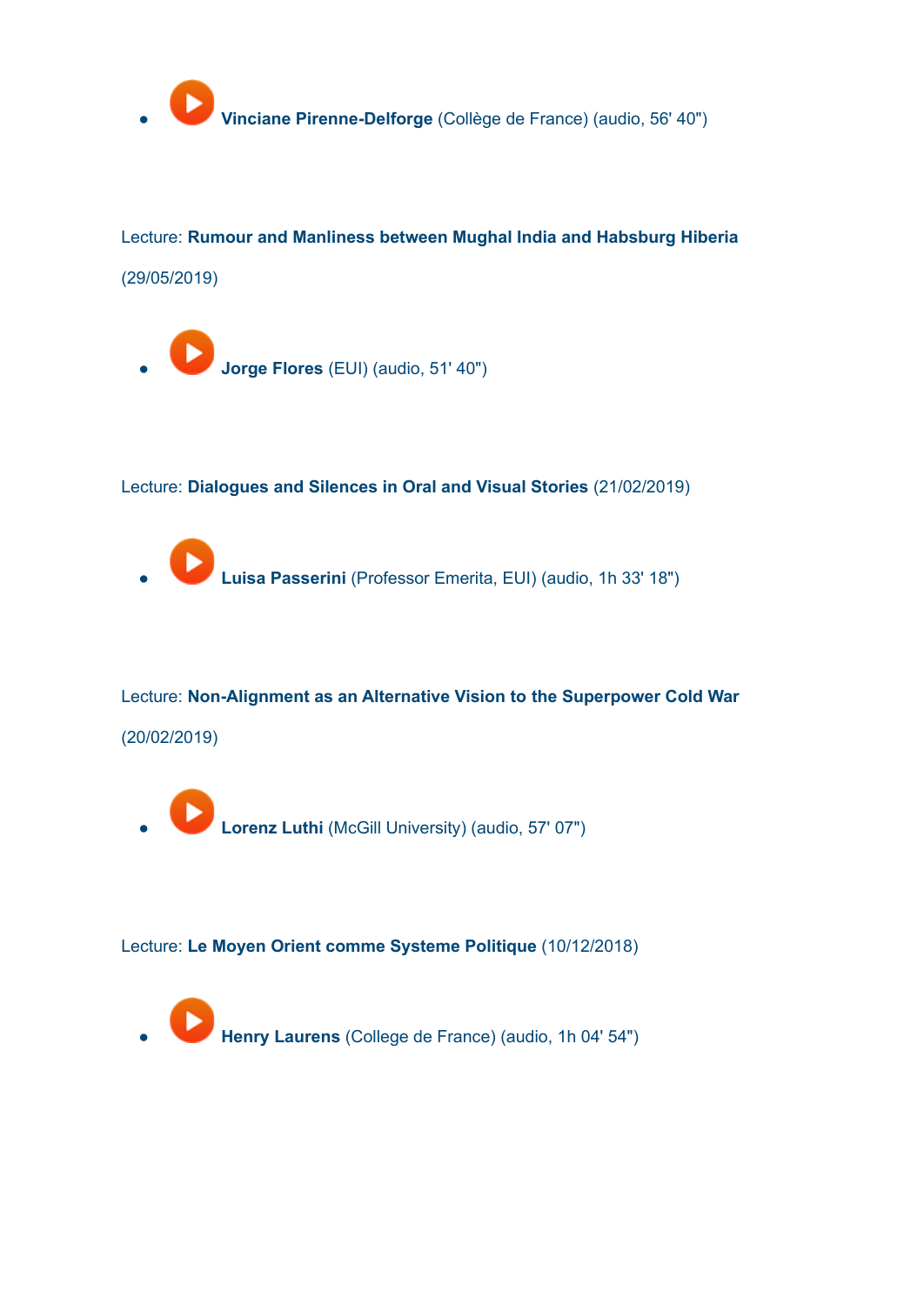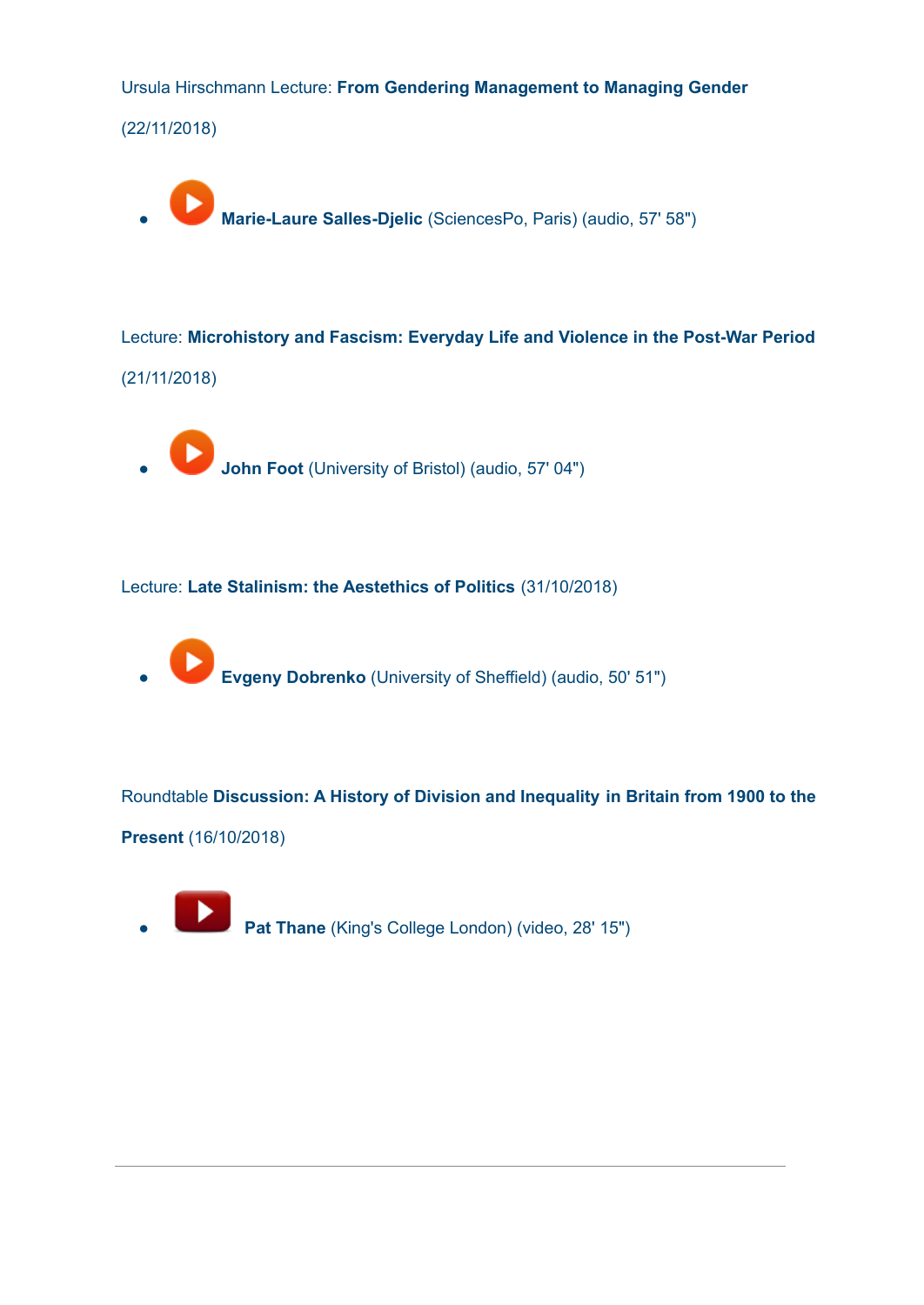### <span id="page-3-0"></span>**Academic Year 2017-2018**

Lecture: **Collapse of the Left in Europe** (19/4/2018)

● **André Burguière** (École des Hautes Études en Sciences Sociales, Paris)

(video, 29' 12")

#### Lecture: **Structuralism and Ontology: An Anthropological Journey** (4/5/2018)

● **Philippe Descola** (Collège de France) (video, 1h 04' 08")

Lectures: **Travels, Ethnology, and Natural History** (15/3/2018)

● **Henrique Leitão** (University of Lisbon) and Joan Pau Rubiés (Pompeu Fabra University) (audio, 1h 08' 50")

Book presentation: **A Short History of European Law. The Last Two and a Half Millennia** (20/2/2018)

**Tamar Herzog** (Harvard University) (audio, 48' 12")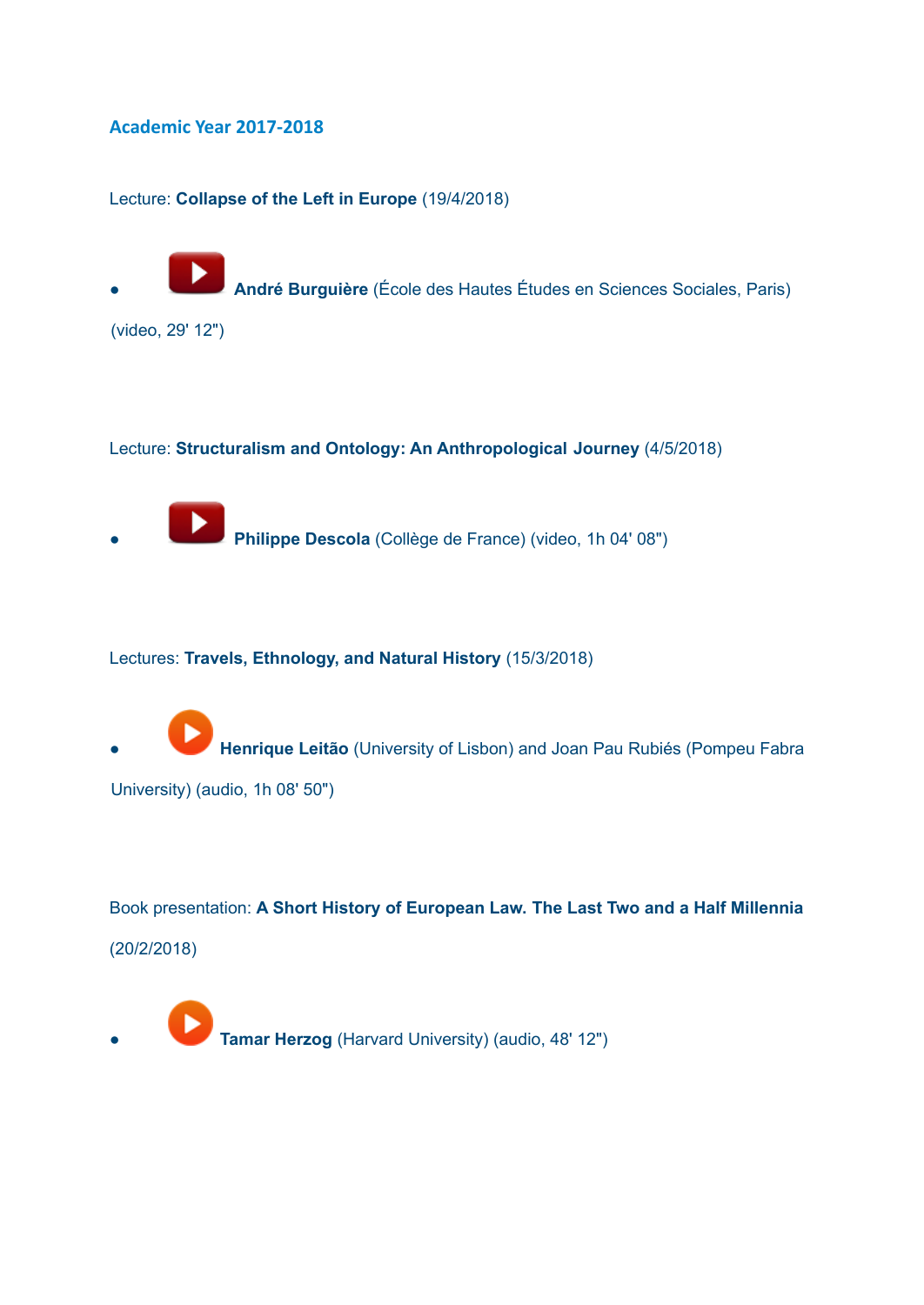Workshop: **Is There Space in Cities for State Building?** (8/2/2018)

● Keynote speech: **Manuel Herrero Sánchez** (University Pablo de Olavide), *Urban Revolts and models of Sovereignty. The Memory of the Dutch Revolt in the political decision-making of the Hispanic monarchy during the XVIIth century* (audio, 53' 08")

Session 1: Extra-European and overseas territories. Shaping agents and strategies - presentations by **Jorge Díaz Ceballos** (University Pablo de Olavide), Nazli Songülen (EUI) and **Irene María Vicente Martin** (EUI) (audio, 30' 47")

Session 2: Between trust and coercion. Fiscal and credit systems in a comparative scope - presentations by **Íñigo Ena Sanjuán** (EUI), **Alberto Sánchez Camacho** (EUI) and **Juan Manuel Castillo Rubio** (University Pablo de Olavide) (audio, 41' 23")

Lecture: **Enlightenment, Catholicism, and a Central European "Jeu d'échelles". Maximilian Hell and Jesuit Science in an Age of Accommodation** (6/12/2016)

● **László Kontler** (Fernand Braudel Fellow, EUI) (podcast 1h 04' 39")

Lecture: **Republicanism in Russia: Community Before and After Communism** (5/12/2017)

**Oleg Kharkhordin** (European University at St.Petersburg) (podcast 1h 01' 11")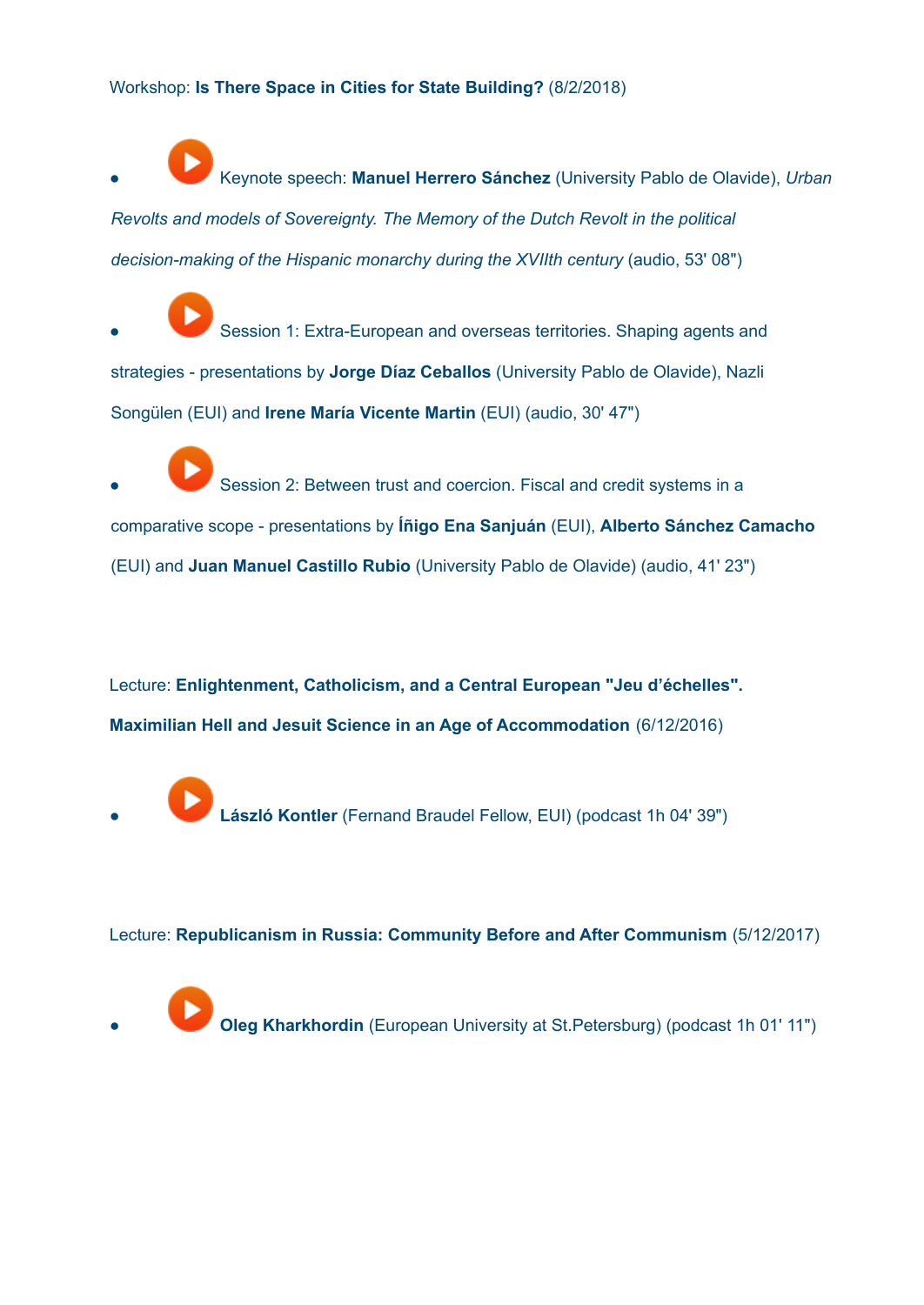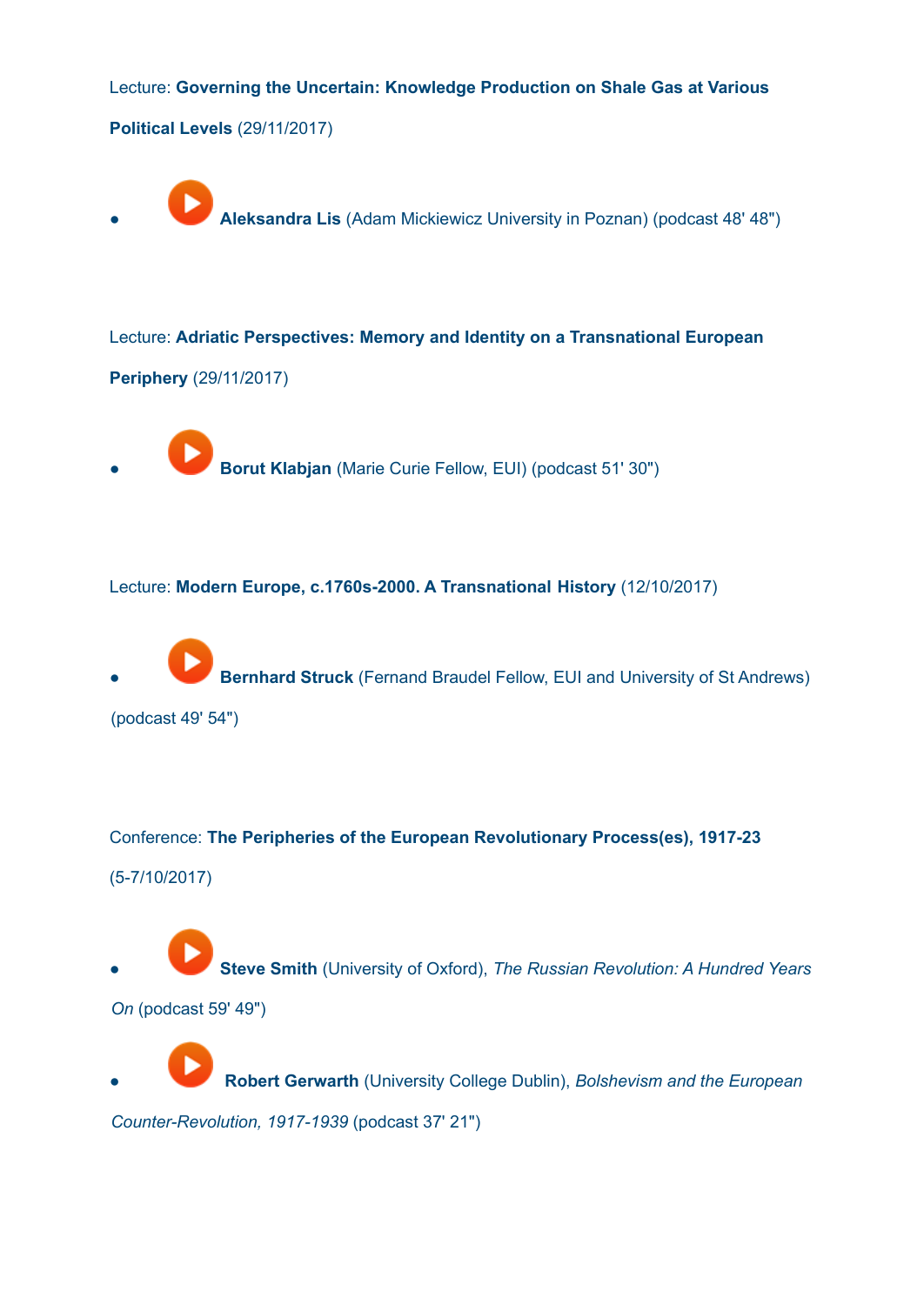## **HEC Inaugural workshop (3-5/10/2017)**

**Gert Oostindie** (Royal Netherlands Institute of Southeast Asian and Caribbean

Studies), *Colonial History in Postcolonial Europe: A Past that Will Not Go Away* (podcast, 51'

02")

## <span id="page-6-0"></span>**Academic Year 2016-2017**

Workshop: "**Collecting the World". Forum on Hans Sloane** (26/6/2017)

● **James Delbourgo** (Rutgers University) (podcasts, 1h 03' 49")

Book presentation: T**he Restless Clock. A History of the Centuries-Long Argument Over What Makes Living Things Tick** (22/6/2017)

**Jessica Riskin** (Stanford University) (podcast, 54' 40")

Workshop: **The Author – Wanted, Dead or Alive. New perspectives on the concept of authorship, 1700-1900** (5-6/6/2017)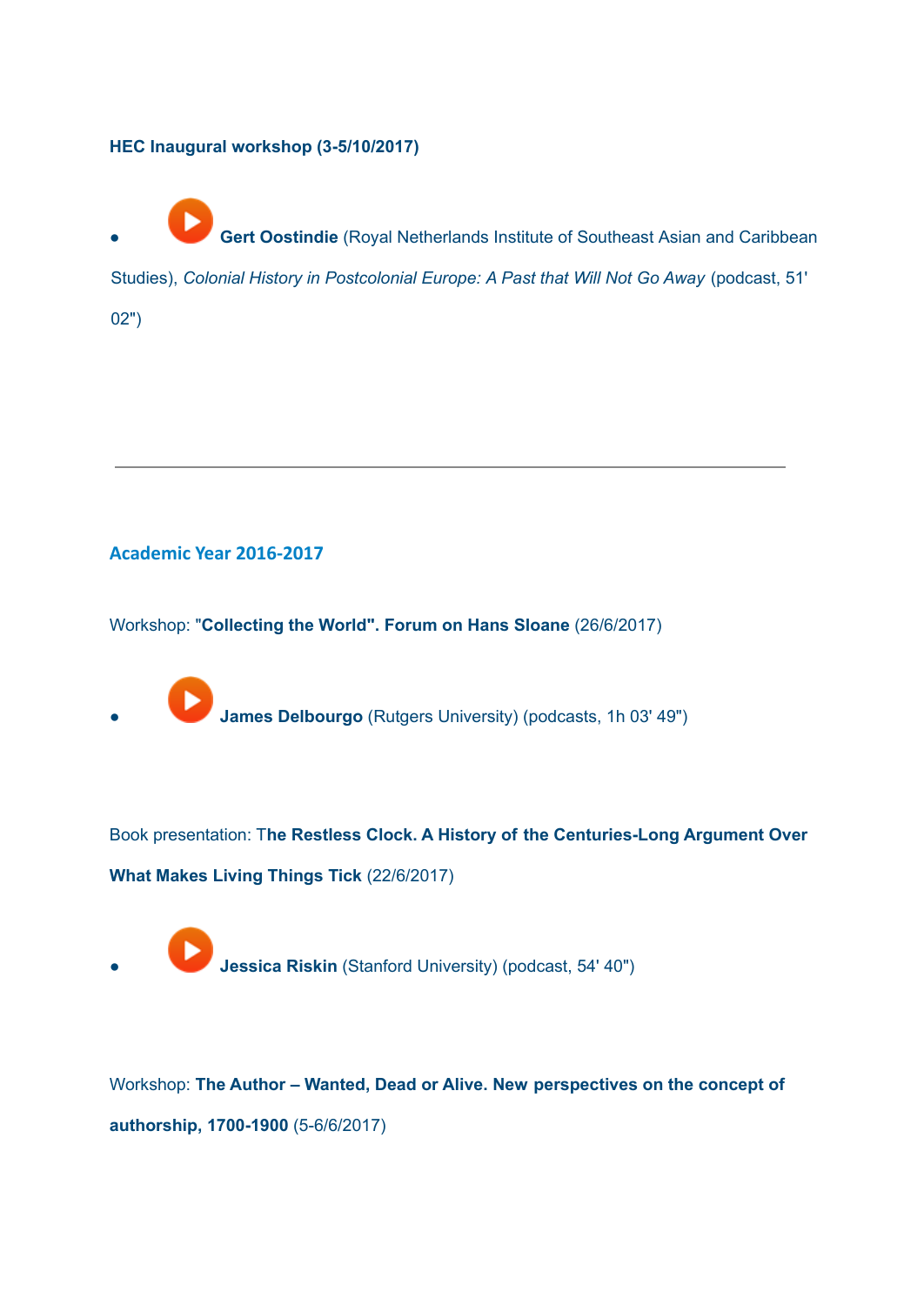● **[J](https://soundcloud.com/european-university/the-author-new-perspectives-on-the-concept-of-authorship-jp-mcdermott-speech). P. McDermott** (Cambridge University), *Off the Pedestal? Authorship in China, 1800-1950* (podcast, 1h 09' 33")

● **[W](https://soundcloud.com/european-university/the-author-new-perspectives-on-the-concept-of-authorship-will-slauter-speech)ill Slauter** (Université Paris Diderot), *Does News Have an Author? The*

*Recurring Debate over Copyright for News* (podcast, 49' 25")

Lecture: **Imperial/Tsarist Space of Power in Russia, 1990s-2010s** (24/5/2017)

**Ekaterina Boltunova** (Higher School of Economics, Moscow) (podcast, 35' 14")

Ursula Hirschmann Lecture: **Capital, Care and Progressive Neoliberalism: A Feminist Dialogue** (16/3/2017)

● **Nancy Fraser** (The New School for Social Research, New York) (podcast, 1h 01' 58")

## Lecture: **Freudianism and the 20th Century Left** (15/3/2017)

**Eli Zaretsky** (The New School for Social Research, New York) (podcast, 51' 57")

#### Lecture: **How to Represent Conflicts on the Politics of Nature**? (14/2/2017)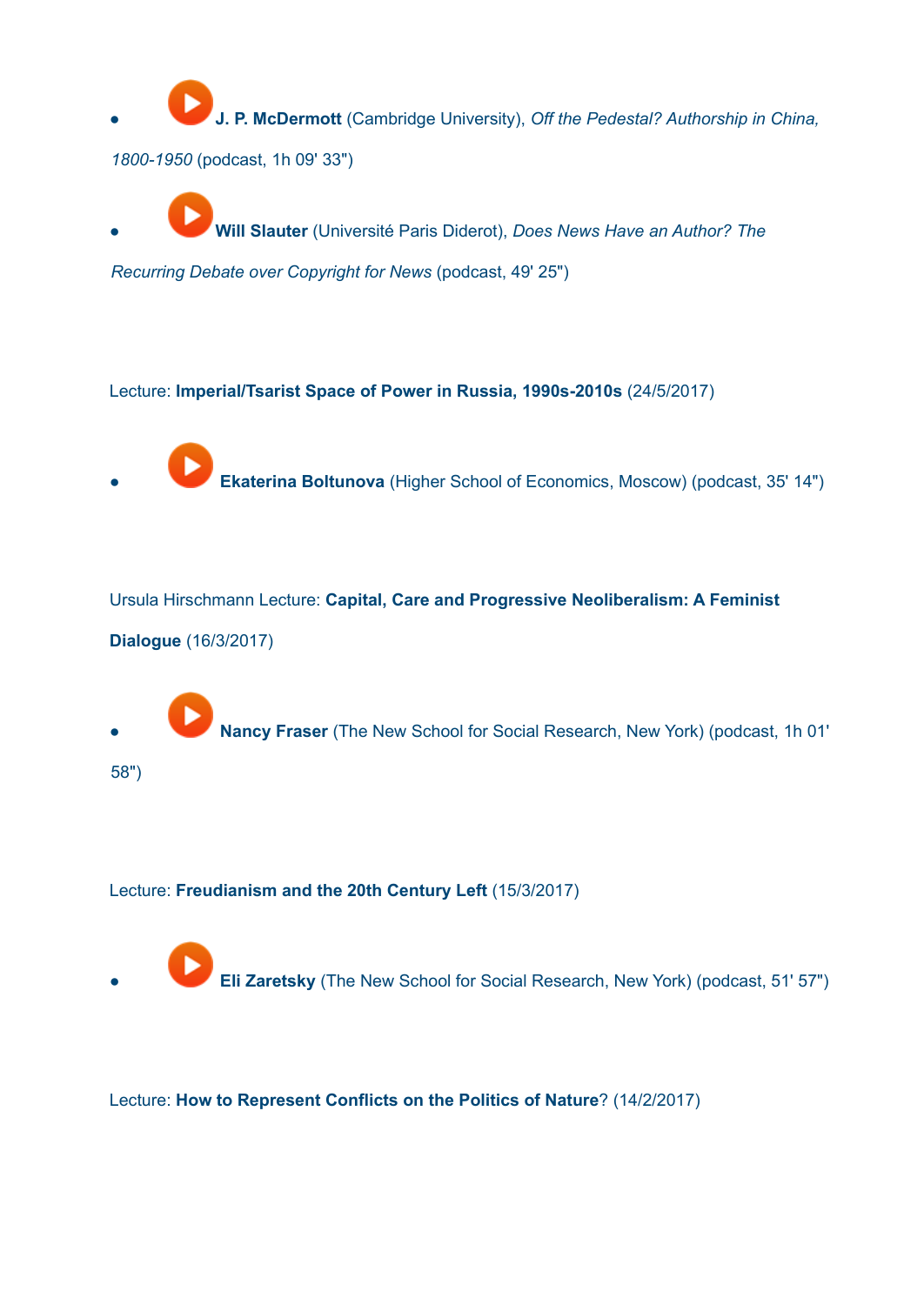

Lecture: **Early Modern European Knowledge about the World as a Globe: Questions in Current History and Historiography of Science** (9/2/2017)

● **Antonella Romano** (EHESS, Paris) (podcast, 1h 02' 32")

Lecture: **Ming China disintegrated. The Chances and Pitfalls of the Global View** (6/2/2017)

**Dagmar Schäfer** (Max Planck Institute for the History of Science, Berlin) (podcast 48' 39")

Lecture: **Memory of an occupation. My Grandmother's Work for the Allied Control Council in Vienna** 1945-1949 (30/1/2017)

**Dina Gusejnova** (University of Sheffield) (podcast, 41' 14")

Conference: **Economic Issues of the Early Modern Period. Business Enterprises, Spaces, Markets** (24-26/11/2016)

● [P](https://soundcloud.com/european-university/sets/economic-issues-of-the-early-modern-period)resentations by **Luca Molà, Dieter Schlenker and Christa Von Salviati**; Mathieu Arnoux; Jacques Bottin; Maddalena Taglioli; Kurt Weissen; David Igual Luis; Serena Galasso; Mathieu Harsch; Clément Lenoble; Sophie Desrosiers; Mathieu Arnoux and Franco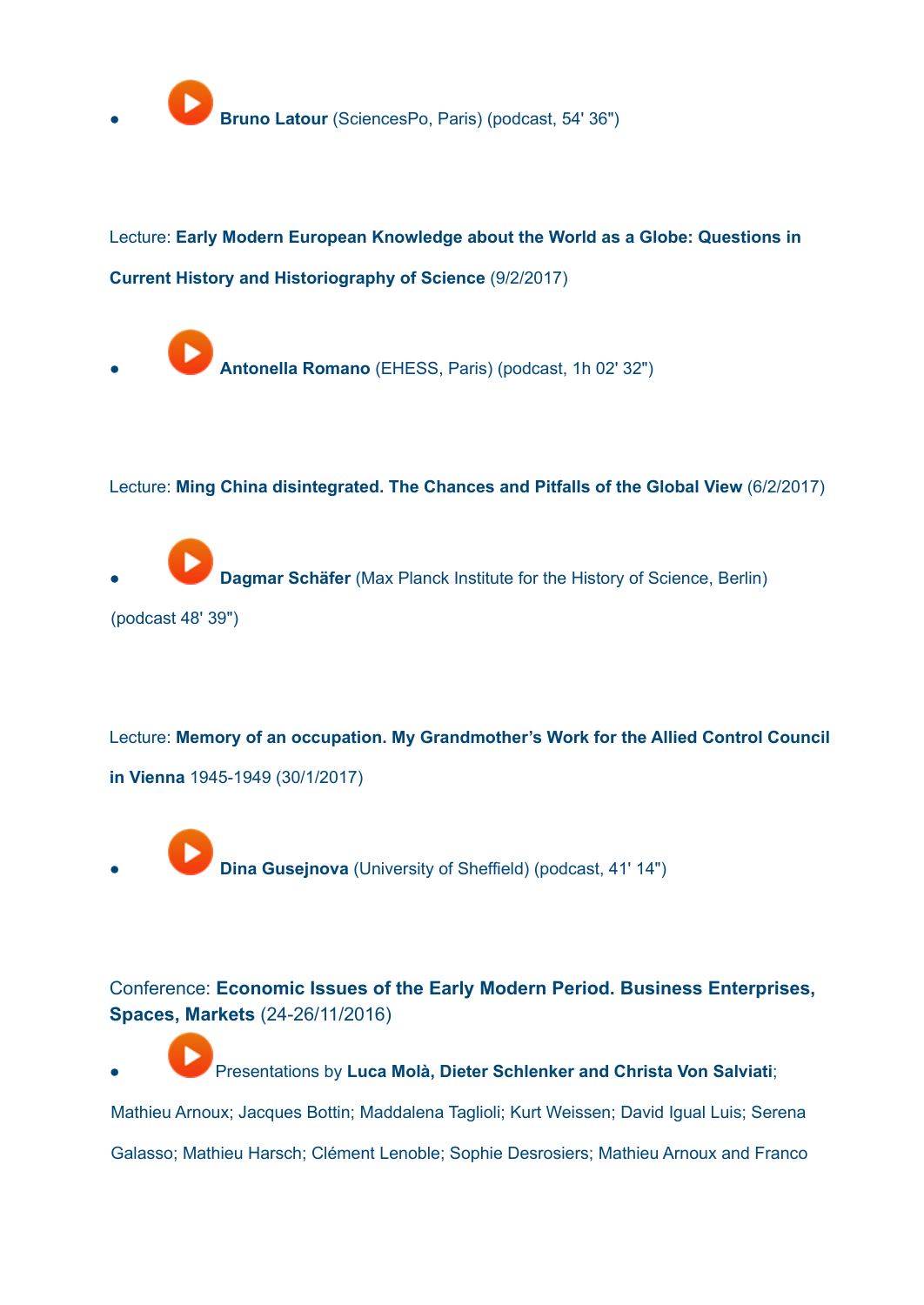Franceschi; Dominique Cardon and Ingrid Houssaye Michienzi; Sophie Desrosiers and Suzanne Lassalle; Joana Sequeira; Ingrid Houssaye Michienzi; Agnès Pallini-Martin; Romain Saffré; Jim Bolton and Francesco Guidi Bruscoli; Jacques Bottin. (podcasts)

Lecture: **After Serfdom and Slavery. Intellectual Legacies and Cultural Memories** (25/10/2016)

**Irina Prokhorova** (New Literary Observer) (podcast 1h 34' 12")

Lecture: The Material Self: **A History of Humans and Things, Fifteenth-Century to the Twenty First** (5/10/2016)

**Frank Trentmann** (Birkbeck College London) (podcast, 1h 03' 55")

# **Academic Year 2015-2016**

Ursula Hirschmann Lecture: **Notorious RBG (2/2/2016) Ruth Bader Ginsburg** (US Supreme Court Justice)

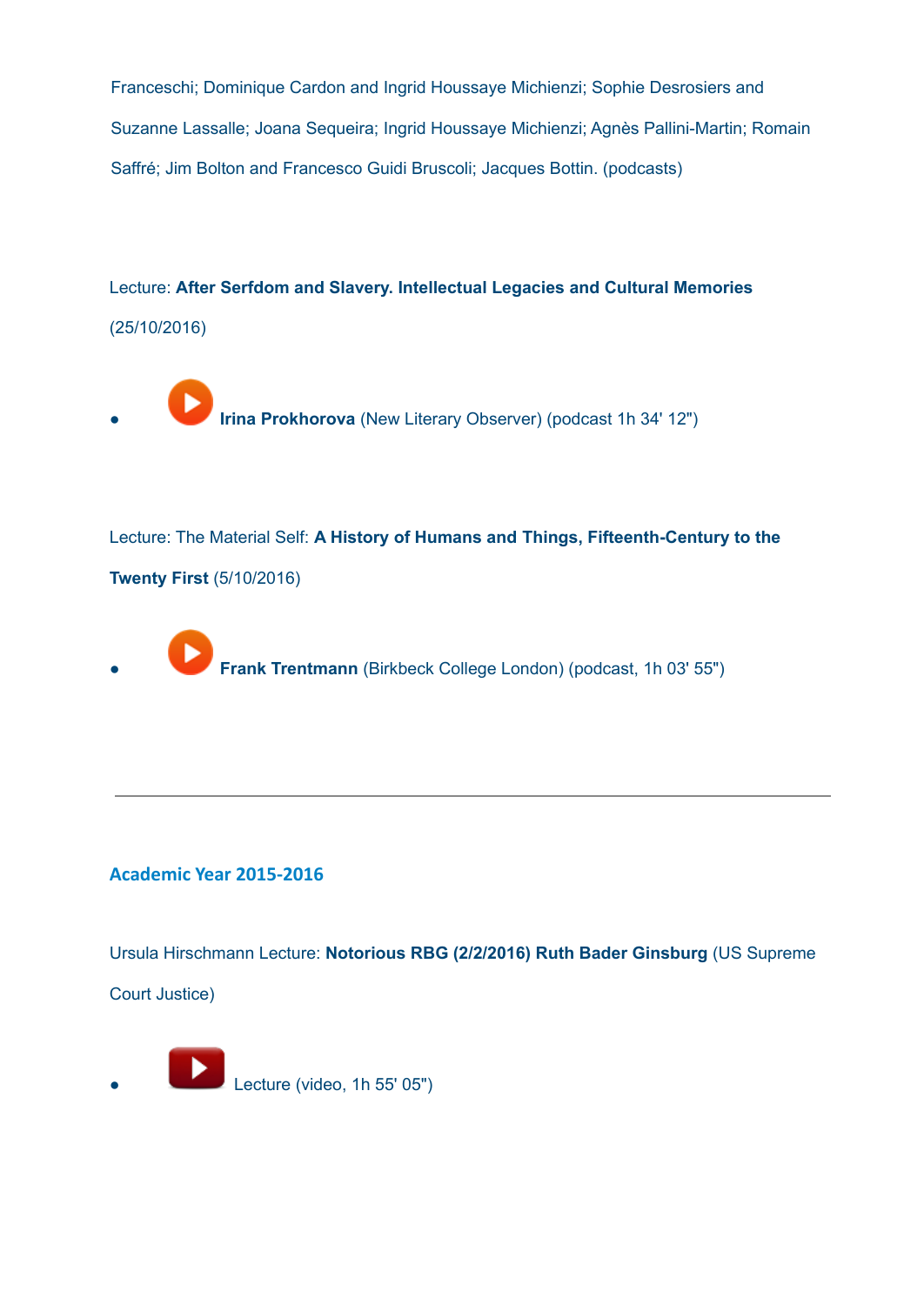

### Lecture: **Une histoire de l'histoire culturelle (28/9/2015)**

● **Giovanni Levi** (Universitá Ca' Foscari, Venezia) (podcast, 48' 14")

#### Conference: **The Author's Hand and Printer's Mind** (17-18/9/2015)

● **Roger Chartier (**Collège de France), *Closing speech* (podcast, 58' 47")

## <span id="page-10-1"></span>**Academic Year 2013-2014**

Conference: **The Long Global Crisis c.1912-c.1922** (2-3/6/2014)

● **Laura Downs** (EUI), *Women, work and the transformation of state society*

*relations during the First World War* (podcast 46' 50")

● **Robert Gerwarth** (University College Dublin), *The Vanquished: Europe and the*

*Aftermath of the Great War* (podcast 40' 01")

# <span id="page-10-0"></span>**Academic Year 2011-2012**

Colloquium: **Partitions and the Making of Peoples** (7/12/2011)